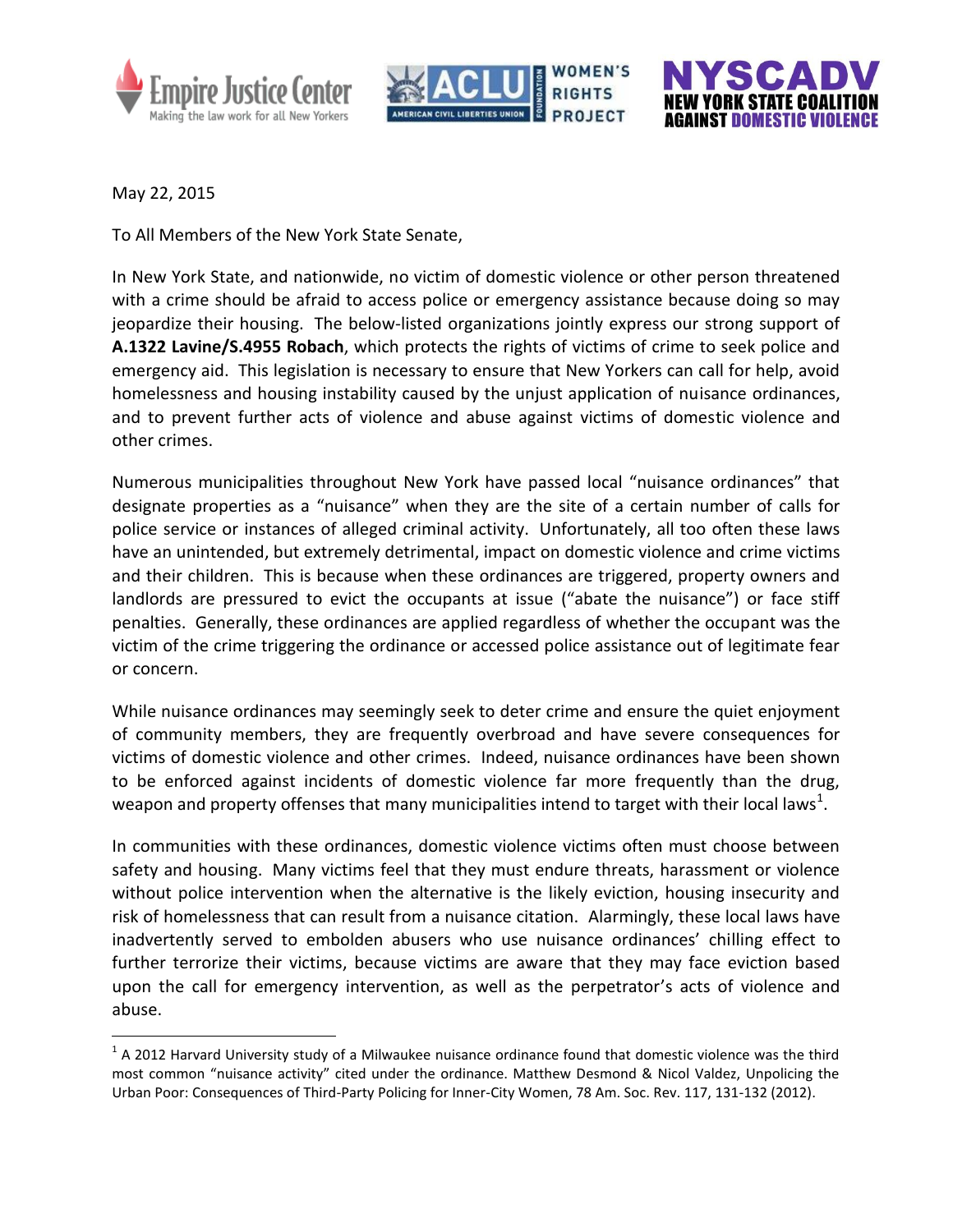When victims do call the police in fear for their safety, landlords most commonly respond to the municipality's subsequent nuisance citation or warning by evicting the victim or threatening to do so. Nuisance ordinances promote such housing discrimination against victims by pressuring landlords to take formal or informal eviction actions in order to avoid penalties that can include exorbitant fines, revocation of rental permits or condemnation of the property. In some cases, landlords have even advised tenant-victims to stop calling the police for help.

Nuisance ordinances' chilling effect on crime victims' reporting is contradictory to one of the most long-standing safety messages around—if you are in danger, call the police for help. However, nuisance ordinances send an opposite, more dangerous message—call for help and you will jeopardize your housing. We are all less safe when our neighbors are scared to call 911 in an emergency situation. While nuisance ordinances have been shown to have a severe impact on victims of domestic violence, they can affect anyone who requires police intervention at their property, such as an elder abuse victim, a parent who is cited when his child's school bullies harass the family at home or a tenant who reports assaults against a neighbor.

This bill will not stop municipalities or landlords from addressing neighborhood crime and quiet enjoyment in their communities. Instead, it promotes public safety and ensures that the enforcement of local laws does not inadvertently penalize victims or run afoul of existing Constitutional, federal and state protections. Municipalities and landlords may still take action against individuals who perpetrate criminal activity or a breach of lease that is independent of a request by a victim of violence for emergency assistance. Municipalities are also free to address drug, weapon and property crimes directly through penal, housing and zoning laws.

The Senate has the opportunity to ensure that here in New York, no crime victim will face losing their home when they seek help from the police. **Please stand on the side of crime victims to ensure that local nuisance ordinances do not undermine existing Constitutional and federal protections and the clear state policy that provides for law enforcement intervention, victim safety and offender accountability.** Please act now to pass **S.4955 (Robach)**, the "same as" version of which passed the Assembly unanimously on April 23, 2015.

Sincerely,

Amy Schwartz Kristin Brown Lilley Tamara Frazier **Empire Justice Center**

Michaela Wallin **ACLU Women's Rights Project** Connie Neal Corbin Streett **NYSCADV**

Signed in unity with the following 74 organizations across the state: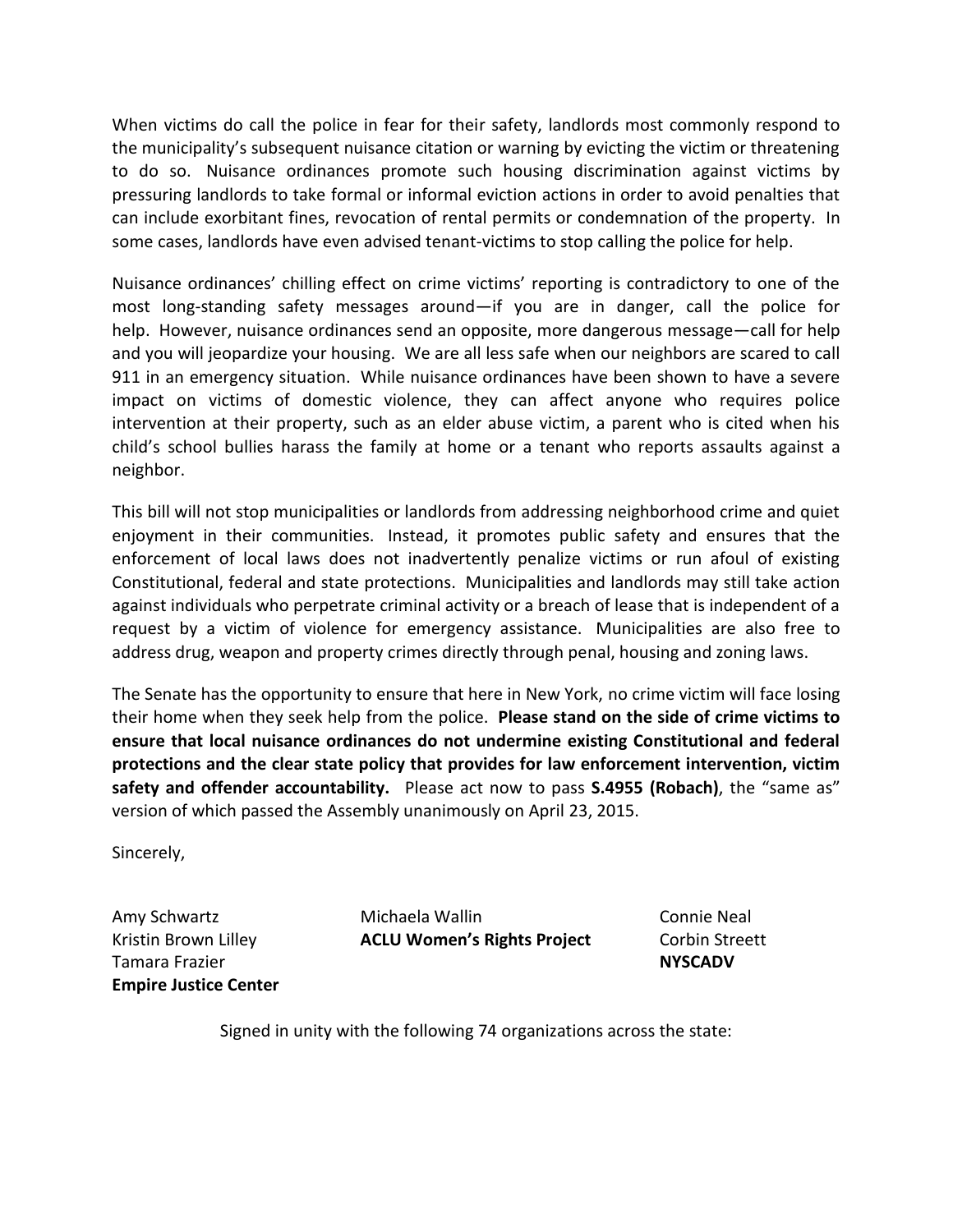**A New Hope Center** Francis J. Bialy Executive Director

**Affordable Housing Partnership** Tracy Peterson Housing Counseling Coordinator

**Arbor Housing and Development The Net Domestic Violence Shelter** Carrie House Program Supervisor

**Barrier Free Living** Paul B. Feuerstein President/CEO

**CACHE Agency, Inc. Safe Passage Domestic Violence Program** Donna M. Pennino, Director

**Catholic Charities of Herkimer County, Domestic Violence Program** Jacqueline Ward, Program Director

**Catholic Charities of Schuyler County, First Step Victim Services** Bethany Worrey Supervisor of Victim Services

**Center Against Domestic Violence** Judith Kahan CEO

**Crime Victims Assistance Center, Inc.** Raini Baudendistel Executive Director

**Advocacy Center of Tompkins County** Heather Campbell Executive Director

**American Association of University Women – New York State** Donna Seymour AAUW-NYS Public Policy Vice President

**Aretha G. Clark Ministries** Aretha G. Clark Reverend

**Brighter Tomorrows** Dawn Brown Executive Director

**Catholic Charities of Chenango County** Karen Glasbergen Crime Victims Program Director

**Catholic Charities of Fulton & Montgomery Counties, Domestic Violence and Crime Victims Services** Mary Carpenter, Program Director

**Cayuga/Seneca Community Action Agency Inc.** Patty Weaver Domestic Violence Services Coordinator

**Center for Safety & Change** Michael Mandel Executive Director

**Crime Victims Treatment Center Mount Sinai St. Luke's and Roosevelt Hospitals** Susan Xenarios **Director**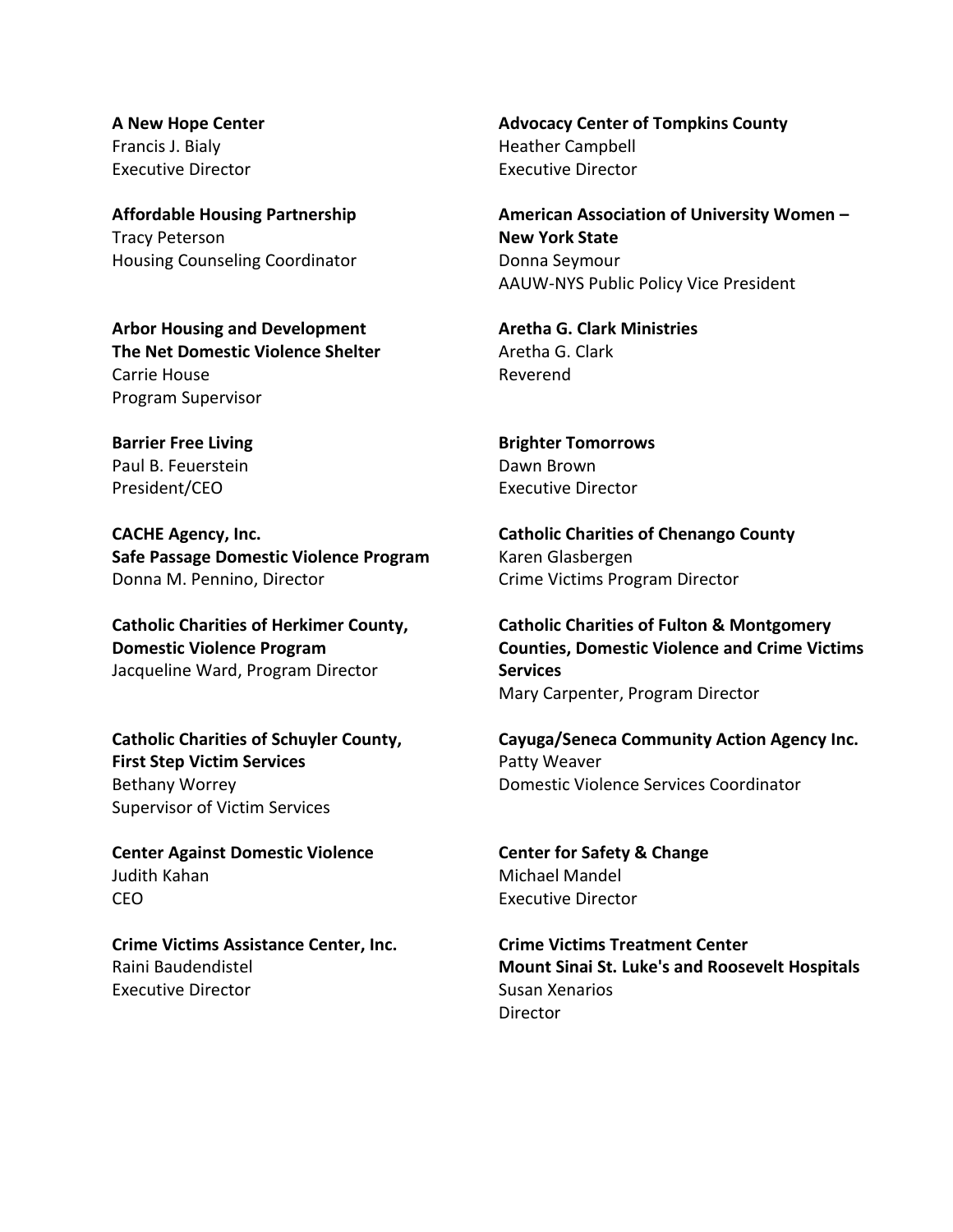**Domestic Violence Project of Warren and Washington Counties** Rachel Gartner Program Director

**Equinox Domestic Violence Services** Kathleen Magee Director of Domestic Violence Services

**Family Services of Dutchess County, Inc.** Leah Feldman Domestic Violence Program Director

**Food First Family Project, Inc.** Erin Feely-Nahem Executive Director

**Grace Smith House** Renee Fillette Executive Director

**Greater Rochester Housing Partnership** Jean A. Lowe President

**Her Justice** Heidi Henderson Senior Director, Legal Services

**Jewish Board for Children and Family Services** Thea Jandzio, Executive Program Director for Adult & Family Residential Services

**Liberty Resources, Inc. Victims of Violence Program** Tammy Van Epps Program Supervisor

**Margaret Drew Consulting** Margaret Drew Attorney

**Elmira Police Dept. Victim Services Program** Lori Waters Victim Services Coordinator

**Family Counseling Service of the Finger Lakes, Inc.** Jessica DeFazio Domestic Violence Program Supervisor

**FEGS Health and Human Services** Aileen Hoffman Assistant Vice President

**Frank H. Hiscock Legal Aid Society** Stacey M. Schliffer, Esq. Senior Attorney, Domestic Violence Project

**Good Shepherd Services Safe Homes Project** Catherine Hodes Safe Homes Project Program Director

**HELP USA** Rachel Chazin Halperin, Executive Director of Domestic Violence Programs

**Hope's Door** CarlLa Horton Executive Director

**Legal Services of Central New York, Inc.** Dennis A. Kaufman, Esq. Executive Director

**Long Island Housing Services, Inc.** Michelle Santantonio Executive Director

**Mechanicville Area Community Services Center** Lisa Jorgensen Domestic Violence Program Director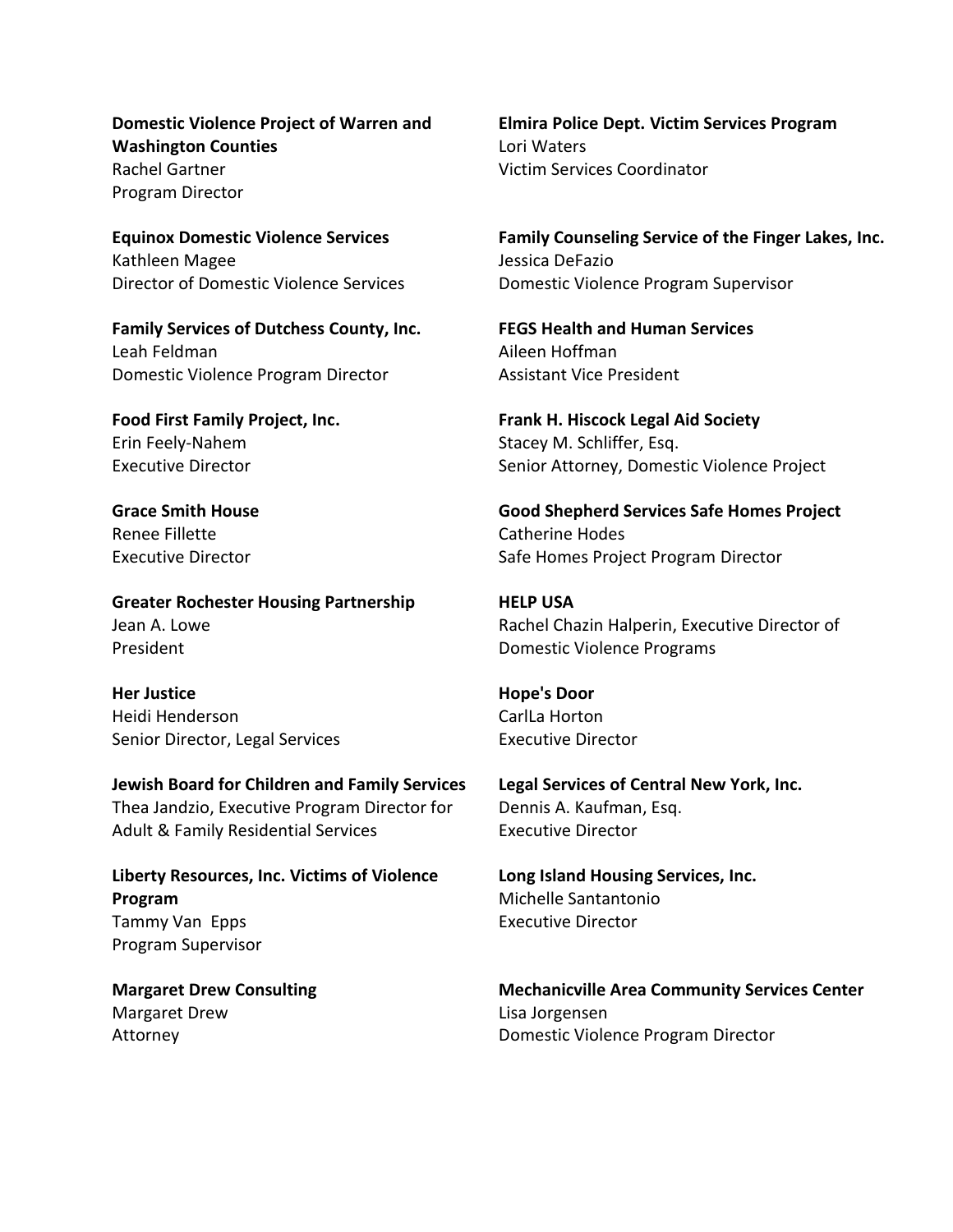**My Sister's Place** Amy Sinisalchi Chief Program Officer

**New York Asian Women's Center** Yasmeen Hamza Director of Client Services

**Northern Manhattan Improvement Corporation** Jennifer Anzardo Senior Attorney for Immigration & Family Law

**Ohel Children & Family Services** Esther Katz Shelter Director

**People Organized for Our Rights, Inc. (P.O.O.R.)** Eugene Doyle, LMSW Executive Director

**Private Citizen** Shauna Marie O'Toole Author. Activist.

**Safe Harbors of the Finger Lakes, Inc.** Marisa Rube Assistant Director

**Safe Horizon** Ariel Zwang Chief Executive Officer

**Social Welfare Action Alliance – Rochester Chapter** Barbara Kasper Co-chair

**The Arab American Family Support Center** Lena Alhusseini Executive Director

**New Destiny Housing Corporation** Catherine Trapani HousingLink Director

**New York City Anti-Violence Project** Sharon Stapel Executive Director

**Northside Church of Christ Housing Development Fund Company, Inc.** William S. Johnson, Chairperson

**PA'LANTE Harlem** Elsia Vasquez Founder

**Pride Center of WNY** Jorien Brock Senior Director

**Putnam/Northern Westchester Women's Resource Center** Ann E. Ellsworth, Executive Director

**Safe Homes of Orange County** Kellyann Kostyal-Larrier Executive Director

**Sanctuary for Families** Judy Harris Kluger Executive Director

**Sue Rock Originals Everyone, Inc.** Sue Rock Founder

**The Retreat Inc.** Maria Cristina Banados Advocacy Director